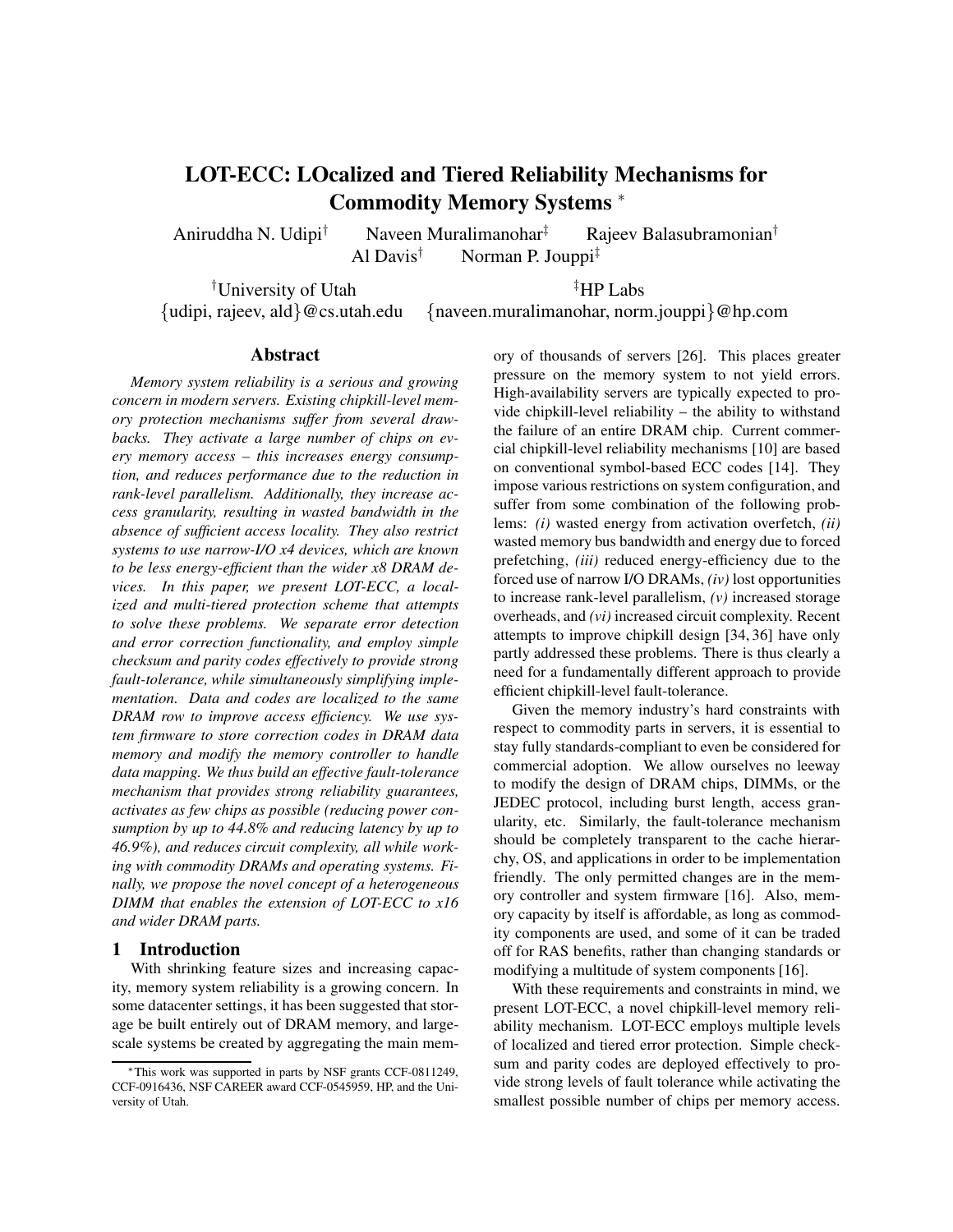All the requisite data mapping and verification is handled by the memory controller with minimal help from the system firmware, while being completely transparent to the DRAM devices, OS, caches, TLB, and other system components. Compared to a modern commercial chipkill implementation, LOT-ECC saves up to 44.8% memory power (static + dynamic) and reduces average memory access latency by up to 46.9%, in addition to a reduction in ECC circuit complexity, all for a small 14% additional storage overhead.

## **2 Background and Related Work**

## 2.1 Existing Commercial Solutions

Current commercial chipkill solutions employ Single Symbol Correct Double Symbol Detect (SSC-DSD) codes [10, 14, 36], which operate on a set of bits (a "symbol") rather than individual bits. All errors, of all lengths, within a single symbol can be corrected. There are two popular SSC-DSD codes, the eponymous 3 check-symbol and 4-check-symbol codes [36].

Three check symbols can protect up to  $2^b - 1$  data symbols, where b is the width of the symbol. With x4 DRAMs, the symbol-width b is 4, the output of each chip; three ECC chips can therefore protect fifteen data chips. Being non-power-of-two all around, this results in granularity mismatches and is inconvenient. The 4 check-symbol code is therefore preferred, which allows protection of more data symbols. 32 data symbols are protected by 4 ECC symbols, creating a 144-bit datapath from 36 total chips. This is typically implemented as two ECC DIMMs with 18 chips each, reading/writing two 64-byte cache lines at a time on a standard DDR3 channel with a burst length of 8.

The x4 chip, 4-check symbol code based designs suffer from several drawbacks, as described below, and summarized in Table 1. First, ECC codes are computed over large 144-bit data words. This activates a larger number of chips than absolutely required, increasing overfetch within DRAM chips [15, 20, 32, 34], and resulting in substantially increased energy consumption. Area, density, and cost constraints make overfetch inevitable to some extent within a rank of chips, but imposing additional inefficiency in order to provide fault tolerance should be avoided. Second, the wide-word requirement results in increased access granularity as burst lengths increase – a 144-bit bus with the standard DDR3 burst length of 8 already reads/writes two 64-byte cache lines per access. This forced prefetch potentially wastes bandwidth and energy unless access locality is consistently high. Third, since a large number of chips is made busy on every access, there are fewer opportunities for rank-level parallelism within a given amount of memory, potentially hurting performance. Bank contention will likely emerge as a major bottleneck if novel interconnect technologies such as silicon photonics [11, 33] substantially increase the available off-chip memory bandwidth, making parallelism more important. All of these problems are exacerbated by the fact that the structure of the ECC codes forces the use of narrow-I/O x4 DRAM chips [36]. This increases the number of DRAM chips needed to achieve a given data bus width, reducing space on the DIMM for more DRAM chips, decreasing the number of independent ranks available [17]. Additionally, for a given capacity, DIMMs with narrow chips consume more energy than those with wider I/O chips [28]. Attempts to reduce the access granularity or move to x8 or x16 DRAM chips results in a significant increase in storage overhead for the ECC codes [36]. Finally, symbol-based ECC computation and verification entails significant circuit complexity due to the involvement of Galois field arithmetic, particularly with wide symbols such as 8 or 16 bits [27, 36].

With x8 DRAMs, on the other hand, b is 8, allowing just three check symbols to protect as many as 255 data symbols. We consider three protection strategies, as summarized in Table 1. While it would be most efficient from a storage overhead perspective to use a configuration of 3 ECC chips + 255 data chips, the access granularity would be unacceptably large. Reducing access granularity to a single cache line would require 3 ECC chips + 8 data chips, but storage overhead rises to 37.5%. Reducing storage overhead to 18.75% through a 3 ECC + 16 data configuration ends up reading/writing two cache lines at a time, in addition to requiring a nonstandard 152-bit channel. The server industry has therefore stayed away from x8 DRAMs for chipkill-correct systems so far. Similar tradeoffs can be made with x16 or wider DRAMs, but at the cost of much sharper increases in either access granularity or storage overhead.

# 2.2 Virtualized ECC

*Virtualized ECC (VECC)* [36] is a recent academic proposal which attempts to provide chipkill-level reliability while exploiting the benefits of x8 and x16 DRAMs, without requiring non-standard DIMMs. It separates error detection and error correction into two tiers, similar also to other prior work [29, 34, 35]. Further, it proposes storing some ECC information (the second tier T2EC, responsible for data correction if an error is detected) in data memory, similar to an earlier proposal for last level caches [35]. However, VECC still suffers from some significant drawbacks. It continues to use conventional symbol-based ECC codes, inheriting all of their constraints with respect to DIMM/rank organization and access granularity. First, it requires 144 bit channels, which was not a problem in the original paper since it evaluated a DDR2 channel with a burst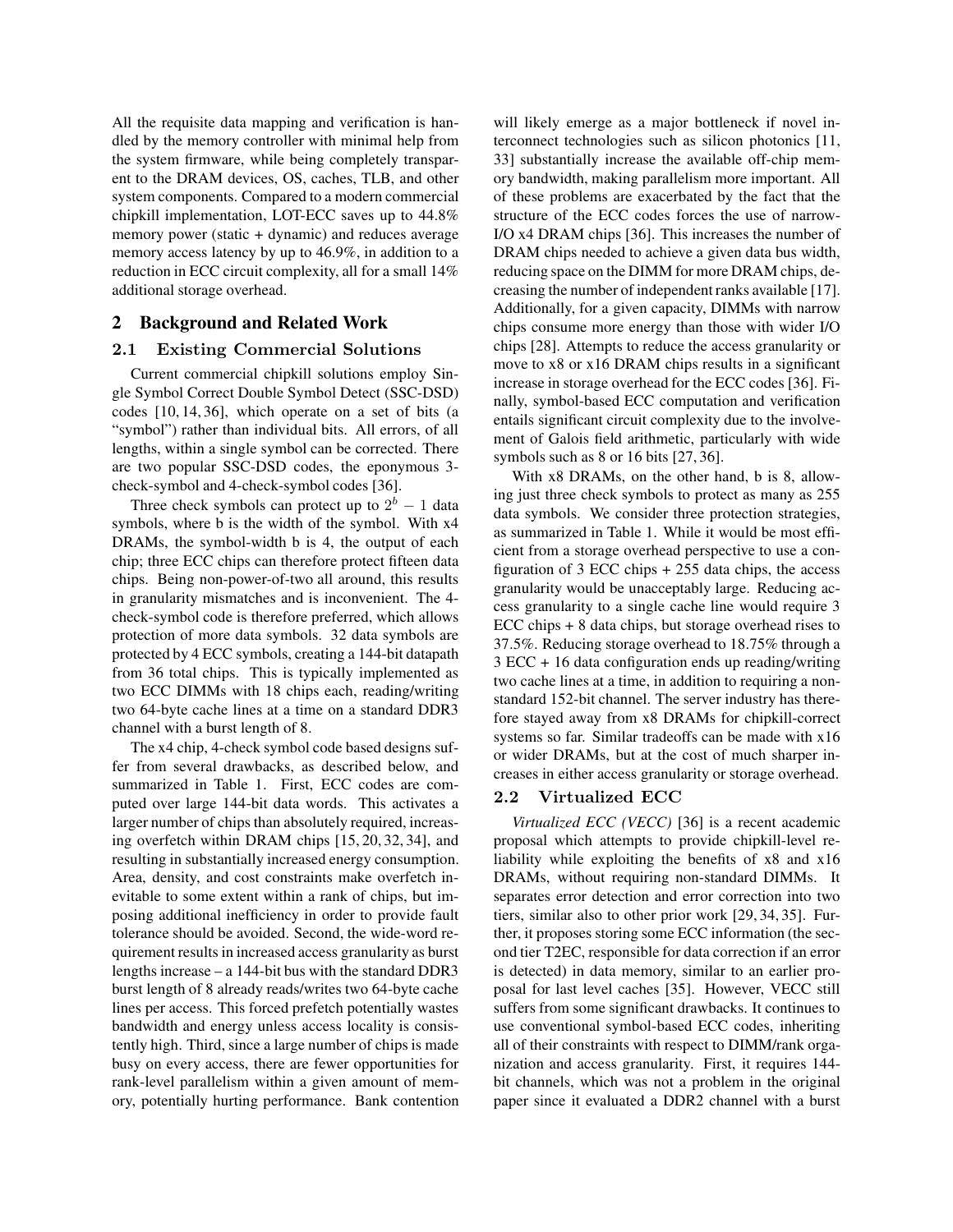| Design                                                | <b>Bus-width</b>            | <b>Granularity</b><br>(Cache lines) | <b>Storage</b><br>overhead | <b>Problems</b>                                                                                                                                                            |
|-------------------------------------------------------|-----------------------------|-------------------------------------|----------------------------|----------------------------------------------------------------------------------------------------------------------------------------------------------------------------|
| SSC-DSD x4, 4-check<br>symbol code (commercial)       | $128b$ data $+$<br>16b ECC  | $\overline{c}$                      | 12.5%                      | Overfetch, forced prefetching, reduced rank-level<br>parallelism, GF arithmetic, x4 restriction                                                                            |
| SSC-DSD x8, 3-check<br>symbol code, Option 1          | $2040b$ data $+$<br>24b ECC | 31                                  | $1.17\%$                   | Significant overfetch, non-power-of-2 data length, forced<br>prefetching, non-standard channel width, GF arithmetic                                                        |
| SSC-DSD x8, 3-check<br>symbol code, Option 2          | $64b$ data $+$<br>24b ECC   |                                     | 37.5%                      | Significant storage overhead, non-standard 88-bit channel,<br>GF arithmetic                                                                                                |
| SSC-DSD x8, 3-check<br>symbol code, Option 3          | 128b data +<br>24b ECC      | 2                                   | 18.75%                     | Overfetch, forced prefetching, reduced parallelism,<br>non-standard 152-bit channel, GF arithmetic                                                                         |
| VECC x8, 3-check symbol<br>code, 1 symbol virtualized | $128b$ data $+$<br>16b ECC  | 2Rd/4Wr                             | 18.75%                     | Overfetch, forced prefetching (both even worse for writes),<br>performance impact due to writes, reduced parallelism, GF<br>arithmetic, modifies various system components |
| SSA x8, checksum+parity                               | $64b$ data $+$<br>8b ECC    |                                     | 25%                        | Increased storage overhead, performance impact due to<br>extra writes to global parity, modifies DRAM<br>microarchitecture                                                 |
| LOT-ECC x8.<br>checksum+parity                        | $64b$ data $+$<br>8b ECC    |                                     | 26.5%                      | Increased storage overhead                                                                                                                                                 |

**Table 1. Commercial and academic chipkill implementations; burst length of 8**

length of 4 – every access is only 144\*4 bits, a single 64-byte cache line. However, most servers today use DDR3 channels, with a minimum burst length of 8, forcing prefetch. Half-burst accesses (length  $= 4$ ) are possible in DDR3, but this simply masks out the last four bursts – no transfer occurs, and half the bandwidth is wasted. Second, 18 x8 chips are made busy on each access (twice the minimum required), increasing overfetch and reducing rank-level/bank-level parallelism. Third, these problems are exacerbated for memory write operations. Specifically, the data mapping adopted by VECC leaves open the possibility of the T2EC being placed in a failed DRAM chip if a single rank is used. It therefore forces the T2EC code to be placed in a different rank (also 18 x8 chips), thus raising the number of chips touched when writing to memory to 36. It also means that we can only tolerate failure in at most 1 in 36 DRAM chips. Finally, VECC requires modifications to several components of the system, including the operating system, memory management unit, caches, etc., making it difficult to implement.

# 2.3 Single Subarray Access (SSA)

Another recent proposal to improve chipkill design is SSA [34]. It was able to reduce access granularity to just 9 x8 DRAM chips and one cache line, at a tolerable storage overhead of 25%. However, it was specifically targeted at a novel DRAM microarchitecture (Single Subarray Access, SSA) also proposed in the same paper, and required cache lines to be localized to a single DRAM chip unlike commodity architectures. It exploited certain RAS features built into the microarchitecture, such as additional space in each row to store local ECC information. Also, it suffered from non-trivial penalties during write operations since some ECC information computed across several different cache lines had to be updated every time *any* of those lines was written to.

# 2.4 Other Related Work

Memory reliability has received increased attention from the architecture community in recent years. Schroeder et al. studied DRAM failures in large-scale datacenters at Google [30]. The Rochester Memory Hardware Error Project [22] characterized failures not just at a platform level, but went right down to individual bits. Both papers highlighted the importance of memory errors going forward, but did not propose novel reliability mechnisms. Papers on novel memory architectures such as Mini-Rank [37] and MC-DIMM [9] have included discussions on their impact on ECC and/or chipkill, but have not proposed any fundamental changes.

*Key Differentiators: LOT-ECC solves most of the problems discussed above. It works with just a single rank of nine x8 chips, improving access granularity, energy consumption, and performance. Also, both commercial designs and VECC define chipkill as the failure of 1 chip out of 36, whereas LOT-ECC supports 1 dead chip in 9, a significant boost in reliability guarantee. As with prior designs, the target fault model is the failure of one entire chip, and the detection of failures in at least 2 chips. Finally, LOT-ECC is transparent to everything but the memory controller and the firmware, making it less invasive, and more implementation friendly. LOT-ECC pays for this reduction in energy,improvement in performance, and simplicity through a slight increase in storage overhead for the ECC codes – a total of 26.5% (both tiers together), compared to 18.75% with VECC and 12.5% with commercial SSC-DSD.*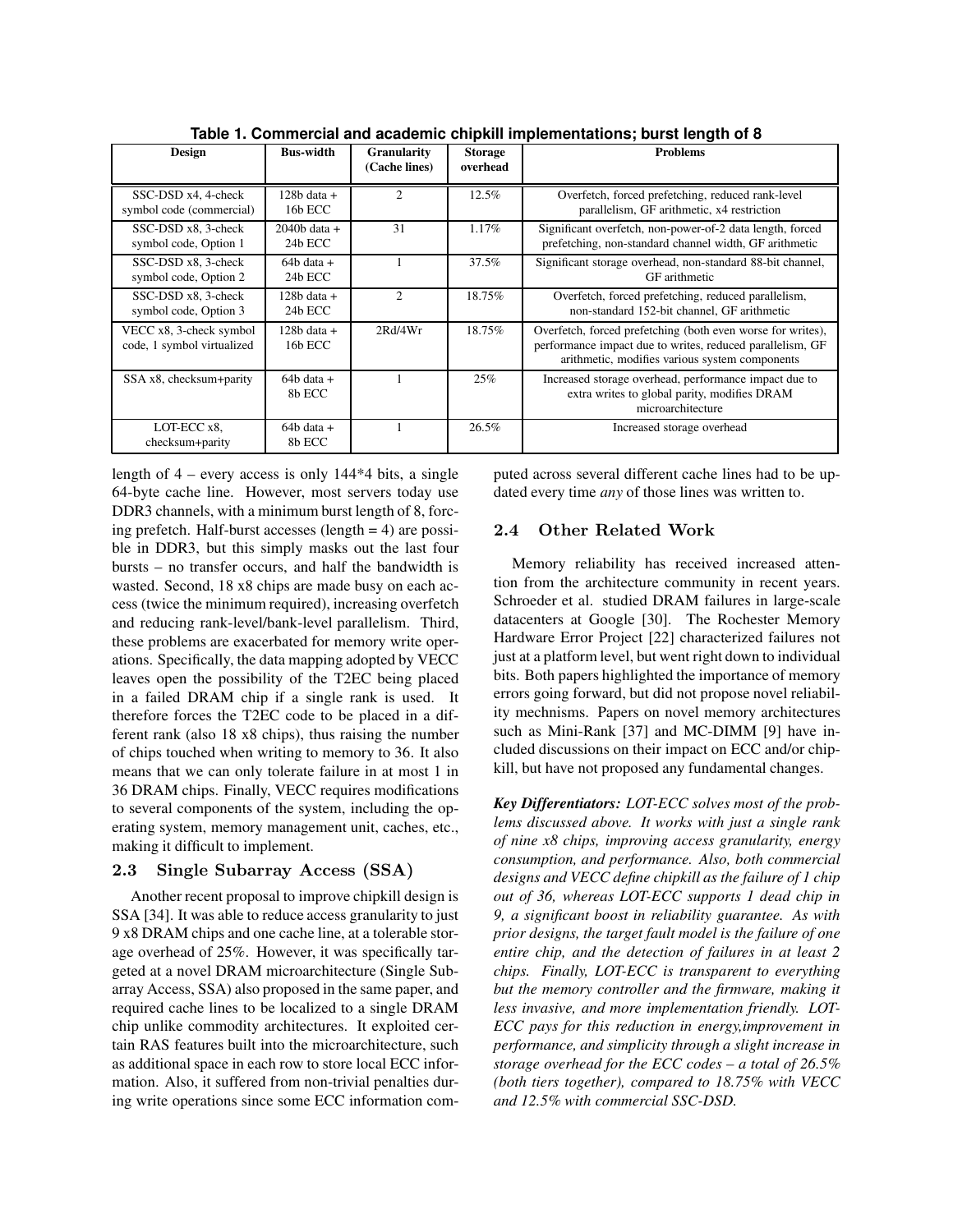# **3 Proposal: LOT-ECC Design**

LOT-ECC takes a novel, fundamentally different approach to reliability. It splits protection into multiple tiers to detect errors, isolate their location, and reconstruct the erroneous data, and maps all data and codes into the same row-buffer to allow efficient access.

### 3.1 Local Error Detection (LED)

The first layer of protection afforded by LOT-ECC is *local error detection (LED)*. The function of this code is to perform an immediate check following every read operation to verify data fidelity. Additionally, it needs to identify the exact location of the failure, at a chipgranularity within a rank. To ensure such chip-level detection (required for chipkill), the LED information itself needs to be maintained at the chip level – associated not with each cache line as a whole (as in symbol-based ECC codes), but with every cache line "segment", the fraction of the line present in a single chip in the rank. In Figure 1, for example, cache line  $A$  is divided into segments  $A_0$  through  $A_8$ . The corresponding local error detection codes are  $L_{A0}$  through  $L_{A8}$ .

**Data Layout:** Consider a standard ECC rank with nine x8 DRAMs, and a burst length of 8, as shown in Figure 1. Instead of treating this as eight data chips and one ECC chip, we propose storing both data and LED information on *all nine chips*. Since we need 512 data bits (one cache line) in total, each chip will have to provide 57 bits towards the cache line. An x8 chip supplies 64 bits per access, which are interpreted as 57 bits of data  $(A_0$  in Figure 1, for example), and 7 bits of *LED* information for those 57 bits  $(L_{A0})$ . Across 9 chips, this translates to 513 bits of data and 63 bits of LED. Since a cache line is only 512 bits, there is one *surplus bit*, which we will utilize as part of the second layer of protection (Section 3.2. At this point, simply note that the 7-bit LED *detects* errors in 57 bits of data – code details follow in Section 3.5.

**Impact on Memory Reads and Writes:** There are no performance penalties on either reads or writes due to the LED layer. Every cache line access also reads/writes its corresponding LED information. Since the LED is "self-contained", *i.e.*, it is constructed from bits belonging to exactly one cache line, no read-before-write is required – all bits required to build the code are already at the memory controller before a write.

### 3.2 Global Error Correction (GEC)

The function of the Layer 2 Global Error Correction code is to aid in the recovery of lost data once the Layer 1 code detects an error and indicates its location. The Layer 2 GEC is itself decomposed into three tiers. The primary component is a 57-bit entity that is a columnwise XOR parity of the nine cache line segments, each

a 57-bit field from the data region. For cache line A, for example, its GEC parity  $PA$  is a XOR of data segments  $A_0, A_1, \ldots, A_8$ . Data reconstruction from the GEC code is trivial (a simple XOR of the error-free segments and the GEC code) since the LED has already flagged the erroneous chip. Since there isn't an additional dedicated ECC chip (we used up the one provided to store data + LED), the GEC code has to be stored in data memory itself. The memory is made to appear smaller than it physically is by the firmware. The memory controller is also aware of this change, and maps data accordingly.

**Data Layout:** In line with our objective to provide strong fault-tolerance of 1 dead chip in 9, and to minimize the number of chips touched on each access, we choose to place the GEC code in the same rank as its corresponding cache line, unlike prior proposals [36].

We set apart a specially-reserved region (shaded red in Figure 1) in each of the 9 chips in the rank for this purpose. This is a subset of cache lines in every DRAM page (row), although it is shown as a distinct set of rows in Figure 1 for clarity. This co-location ensures that reads or writes to the GEC information will be guaranteed to be a row-buffer hits when made in conjunction with the read or write to the actual data cache line, thus reducing its performance impact. With this new data-mapping, a 9 KB row buffer can only accommodate 8 KB of data+LED; the rest is used to store the GEC codes for that 8 KB. This requires some basic arithmetic circuitry at the memory controller to appropriately calculate the row-id for each physical page.

Figure 2 shows the way the GEC information is laid out in the reserved region, for an example cache line A. Similar to the data bits, the 57-bit parity  $PA$  is itself distributed among all 9 chips. The first seven bits of the  $PA$ field ( $PA_{0-6}$ ) are stored in the first chip, the next seven bits ( $PA_{7-13}$ ) are stored in the second chip, and so on. Bits  $PA_{49-55}$  are stored on the eighth chip. The last bit,  $PA_{56}$  is stored on the ninth chip, in the *surplus bit* borrowed from the Data+LED region (see Section 3.1).

The failure of a chip also results in the loss of the corresponding bits in the GEC region. The GEC code  $PA$ itself, therefore, is protected by an additional parity, the third tier  $PP_A$ .  $PP_A$  is a 7-bit field, and is the XOR of eight other 7-bit fields,  $PA_{0-6}$ ,  $PA_{7-13}$ , ..,  $PA_{49-55}$ . The  $PP_A$  field is stored on the ninth chip. If an entire chip fails, the GEC is first recovered using this parity combined with uncorrupted GEC segments from the other chips (we know which chips are uncorrupted since the LED indicates the failed chip). The full GEC is then used to reconstruct the original data.

Next, consider the case where in addition to a fully failed chip, there is an error in a second chip – we still need to be able to detect, if not correct, such a failure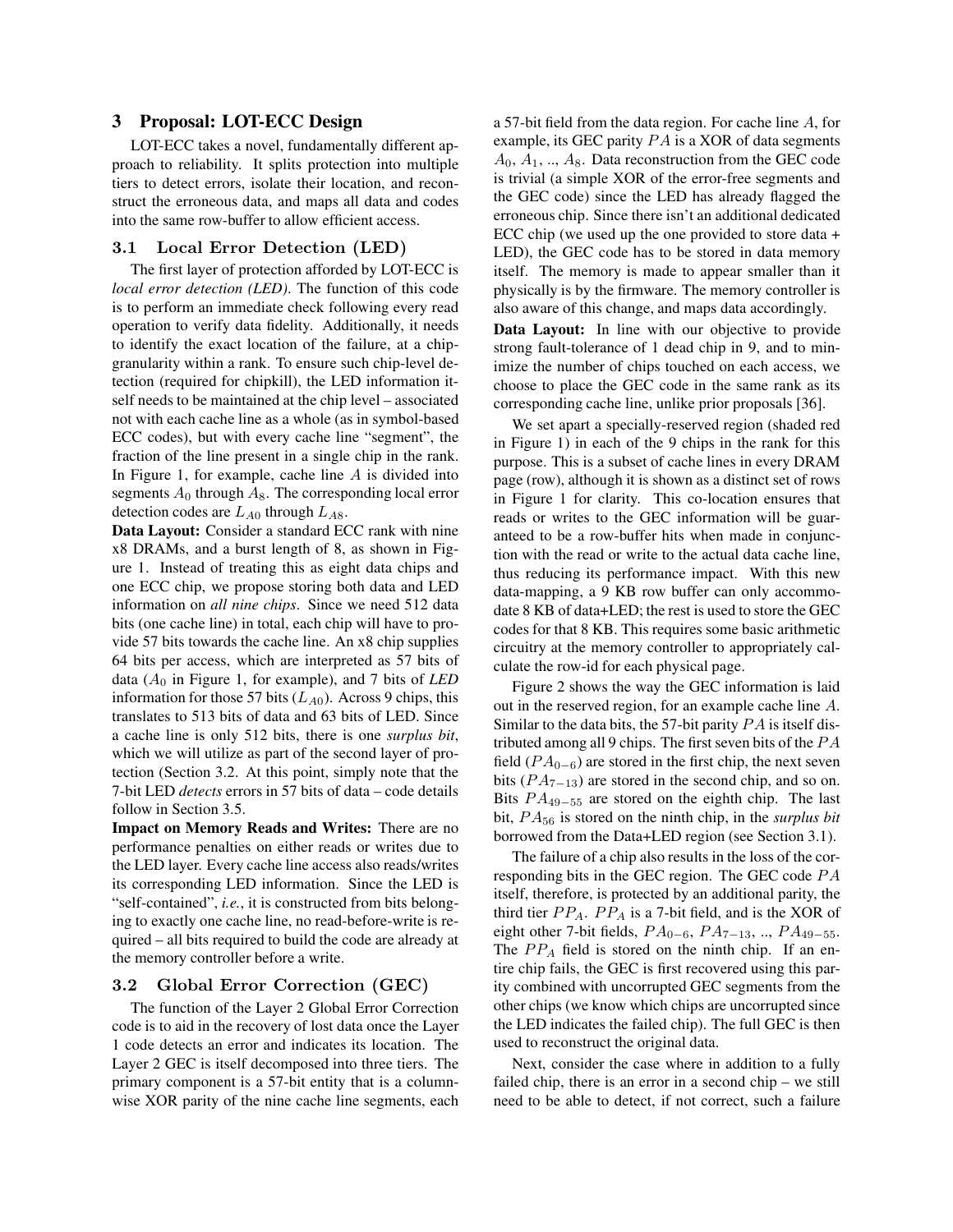

 $PP<sub>x</sub>$  $-$  Parity <code>across</code> <code>GEC</code> segments <code>PX</code><sub>0-6</sub> through <code>PX</code><sub>49-55</sub>







**Figure 2. Data layout for one cache line's GEC in the red-shaded GEC region**

GEC under our fault model. If this second error is also a fun-cinp ranure, it will be detected by the LED along to-7 (with<br>with the initial data read, and flagged as an uncorrectable plus 7 bits double-chip failure. On the other hand, if this second er-<br>ror occurs just in the GEC region of interest, it needs to Chin-8 of detected during the GEC phase. data regi<br>For example, assume that the second chip has com-<br>bit borrow full-chip failure, it will be detected by the LED along ror occurs just in the GEC region of interest, it needs to be detected during the GEC phase.

Tor example, assume that the second cmp has completely failed – we have now lost  $A_1$ , and  $PA_{7-13}$ . If,  $\frac{1}{2}$  in addition, there is an error in the GEC region of the first object that  $\frac{1}{2}$  is a possibility that one or more of the first chip, there is a possibility that one or more of the bits  $PA_{0-6}$  are corrupt. The reconstruction of lost bits  $PA_{7-13}$  from  $PP_A$  and  $PA_{0-6}$ ,  $PA_{14-20}$ ,  $PA_{21-27}$ ,  $\ldots$ ,  $PA_{56}$  may itself be incorrect. To handle this problem, we use the remaining 9 bits (marked  $T_4$ , for Tier-4, in Figure 2) to build an error *detection* code across GEC bits  $PA_0$  through  $PA_{55}$ , and  $PP_A$ . Note that neither exact error location information nor correction capabilities are required at this stage since the reliability target is only to *detect* a second error, and not necessarily correct it. We can therefore build a code using various permutations of bits from the different chips to form each of the  $T<sub>4</sub>$  bits. This should include multiple bits from the same chip, and bits from different columns across chips to maximize the probability of detection.

We will now work through examples of various failure possibilities, and illustrate LOT-ECC operation.

Again, consider a single cache line A. Recall that chips 0-7 (without loss of generality) contain 57 bits of data plus 7 bits of LED in the data region, and 7 bits of GEC parity plus 1 bit of T4 information in the GEC region. Chip-8 contains 56 bits of data plus 7 bits of LED in the data region, and 8 bits of parity (including the surplus bit borrowed from the data region) plus one bit of T4 information in the GEC region.

If one of the first eight chips, say chip-1, fails, 57 bits of data  $(A_1)$  are lost, in addition to GEC parity information  $PA_{7-13}$ . We first read  $A_0$  -  $A_8$ , and the LED associated with  $A_1$  ( $L_{A1}$ ), indicates a chip error. We then read GEC segments  $PA_{0-6}$ ,  $PA_{14-20}$ ,  $PA_{21-27}$ , ..,  $PA_{49-55}$ ,  $PA_{56}$  and  $PP_A$  to recover the lost GEC bits  $PA_{7-13}$ , thereby reconstructing GEC parity PA. Combined with values  $A_0$  and  $A_2$  -  $A_7$ , data value  $A_1$  can be reconstructed, thus recovering the entire original cache line. If, on the other hand, the ninth were to fail, only 56 bits of data are lost  $(A_8)$ , in addition to  $PP_A$ , and the surplus bit  $PA_{56}$ . The lost 56 bits can be recovered simply from the 56 bits of parity stored in the first eight chips ( $PA_{0-55}$ ), and clean segments  $A_0 - A_7$ . The loss of surplus bit  $PA_{56}$  is immaterial. Across these cases, the fidelity of the GEC parity bits themselves is guaranteed by  $T4$ .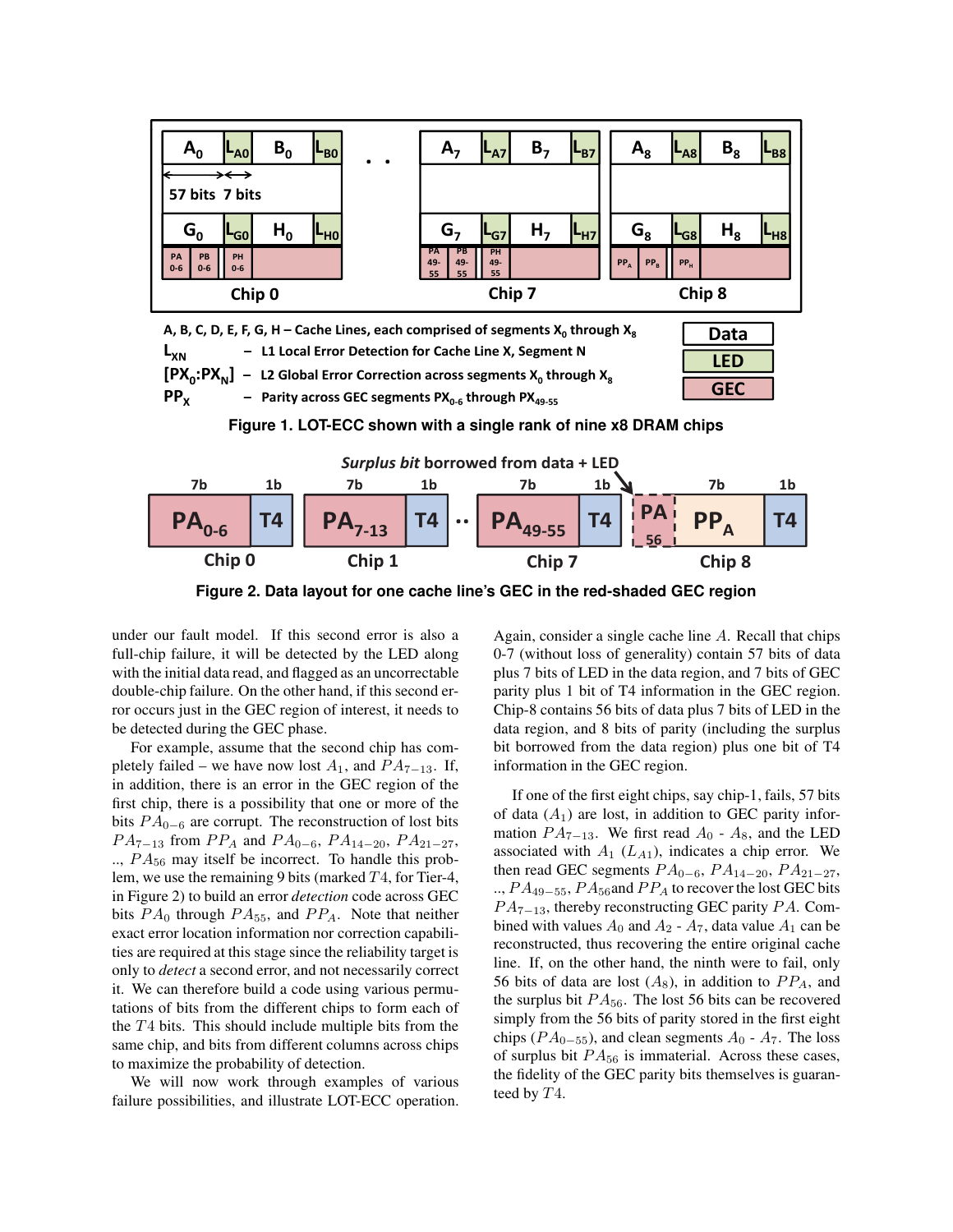**Impact on Memory Reads and Writes:** Read operations do not need to access GEC information unless an error is detected, which is a rare event. GEC, therefore, has no significant impact on reads. Write operations, on the other hand, need to update the GEC (which includes  $P_X$ ,  $PP_X$ , and  $T4$ ) when any data is modified. In a basic implementation, each cache line write gets transformed into two writes – one to the data location (for a full 576 bits of data+LED+surplus bit) and another to its corresponding GEC location (72-bits). We minimize the performance impact of this additional write by mapping data and GEC to the same DRAM row, guaranteeing a row-buffer hit. This trick is similar to Loh and Hill's optimization to store tag and data for a cache line in the same row in a large DRAM cache [23]. Additionally, note that there isn't a need for a read-before-write of the data cache lines themselves as in some earlier proposals [34], since all bits contributing to the GEC code are from a single cache line, already available at the controller. This also helps keep performance impact low.

Although only 72 bits of GEC+T4 code need to be updated per write, we are forced by the DDR3 protocol to complete a burst of 8 per access (an entire 72 byte "cache line" size of data). We could, therefore, potentially combine as many as 8 different GEC updates into a single write command, minimizing performance impact further. This is low-overhead since writes are already buffered and streamed out intermittently from the memory controller to avoid frequent bus turnaround. Additional logic can easily be implemented to coalesce as many GEC writes as possible. Every write is transformed into  $1 + \delta$  writes ( $\delta \leq 1$ ) depending on the application's access characteristics and the write-buffering policies.  $\delta = 1$  in a non-coalesced basic LOT-ECC implementation, and 0.125 in an oracular design since eight GEC words fit in a single "cache line", and could potentially be coalesced into a single write. The values of  $\delta$  for the PARSEC [12] benchmark workloads are shown in Figure 3 (details on methodology follow in Section 4). Note that for the purposes of this paper, we employ a very rudimentary coalescing scheme where the "window" we look into to find suitable writes to coalesce is simply the set of writes that are sent out by default each time the bus is turned around for a "write burst". More complicated schemes that may selectively buffer writes for longer in an effort reduce  $\delta$  are certainly possible – we leave such optimizations to future work.

If complete coalescing is not possible (based on the addresses being written to), data masking [18] can be employed to only write the appropriate bits into memory. Note that the complete burst of 8 has to performed nonetheless – some pieces of data are just masked out while actually writing to DRAM.

| Design                        | <b>Access</b><br><b>Granularity</b><br>(Cache lines) | <b>Storage</b><br>Over-<br>head | <b>Customization</b><br><b>Required</b>            |
|-------------------------------|------------------------------------------------------|---------------------------------|----------------------------------------------------|
| Option 1                      | 2                                                    | 26.5%                           | None                                               |
| Option 2                      |                                                      | 50.0%                           | None                                               |
| Option 3                      | 10                                                   | 37.5%                           | None                                               |
| Heterogeneous<br><b>DIMMs</b> |                                                      | 37.5%                           | Commodity<br>x16 & x8<br>DRAMs on a<br>custom DIMM |

# **Table 2. LOT-ECC with x16 DRAMs**

## 3.3 Storage Costs of LOT-ECC

For each 64-byte cache line, LOT-ECC requires the following ECC bits: (1) 63 bits of LED information, at 7 bits per chip, (2) 57 bits of GEC parity, spread across the nine chips, (3) 7 bits of third-level parity,  $PP<sub>X</sub>$ , and (4) 9 bits of  $T<sub>4</sub>$  protection, 1 bit per chip. This adds up to a total of 136 bits, a storage overhead of 26.5%. Out of this 26.5%, 12.5% is provided by the 9th chip on standard ECC DIMMs, and the other 14% is stored in data memory.

## 3.4 LOT-ECC with Wide-I/O DRAMs

Wider-I/O DRAM parts are favored over narrower DRAMs since they are typically more power efficient [36] and enable greater rank-level parallelism. To enable their widespread adoption, there is a need to develop efficient reliability mechanisms that work with such configurations. However, there are several unknowns regarding the use x16 and x32 DRAMs in future commodity DIMMs – data bus width increases or the provisioning of additional chips for ECC support, for example. We therefore present a brief discussion of LOT-ECC implementation under a few possible scenarios, and propose the concept of *heterogeneous DIMMs* to address some concerns with these options. For clarity, we only quantify overheads with x16 DRAMs; similar ideas can be extended to x32 DRAMs and beyond. The options are summarized in Table 2.

**Option 1 - Wide Memory Channels:** If the natural progression of memory system design is to simply increase the channel width as wider-I/O DRAMs become common, LOT-ECC can be implemented with little modification. For instance, consider a rank of nine x16 DRAMs. The 128 bits supplied by an x16 DRAM in a burst of 8 would simply be interpreted as 114 data bits and 14 checksum LED bits, the same storage overhead as with x8 DRAMs. GEC operation remains unchanged. There is necessarily an increase in access granularity and overfetch, independent of LOT-ECC. This will also double with the further doubling of I/O width to x32 or x64. Total storage overhead remains at 26.5%.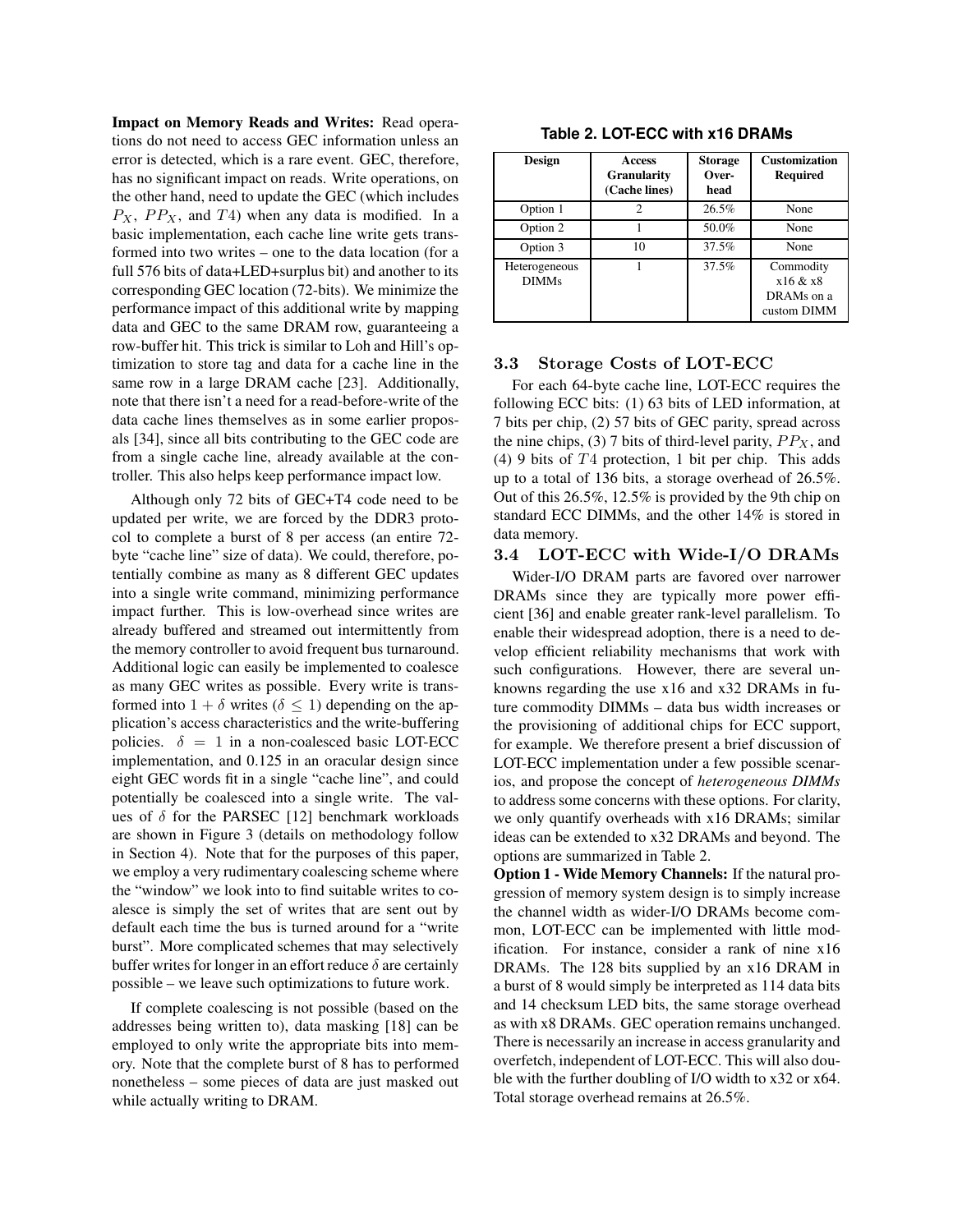

**Figure 3. Quantification of GEC coalescing opportunity**

**Option 2 - Increasing Storage Overhead:** If access granularity is fixed at exactly one cache line, the minimum rank size with x16 chips is 5 chips,4 data and 1 ECC. Each chip provides 128 bits per burst of 8, interpreted as 103 data bits (since  $103 * 5$  chips =  $512$ -bit cache line). This leaves 25 bits per chip to store the LED code, which provides very strong error protection, but is likely overkill and wasteful of storage area (the overhead is 24.3%). GEC overhead increases as well, since the global parity is a 103-bit entity computed over five 103-bit data segments. After including storage for T3 and T4, the total overhead is about 50%.

**Option 3 - Optimizing Storage Overhead:** If storage overhead is an important consideration, it can be fixed at about 12.5%, paying for it through an increase in access granularity. With x16 chips and a 5-chip rank, for example, 9 reads can be issued consecutively, reading out a total of 80 bits per cycle \* burst of 8 cycles \* 9 ac $c$ esses = 5,760 bits. This results in a very large access granularity of 10 cache lines (5120 bits) plus their LED codes, a storage overhead of 12.5%. The GEC overhead remains approximately 25%, similar to Option 2, for an overall ECC storage overhead of about 37.5%. There may also be some forced prefetching since a single burst also partly reads bits from a second cache line.

**Heterogeneous DRAMs within a Rank:** If neither access granularity nor storage overhead can be compromised, but there is freedom to implement a custom DIMM, we propose a novel third option – the use of heterogeneous DRAMs within a single DIMM rank. In this case, minimum access granularity can be maintained while still retaining a 12.5% storage overhead. With x16 parts, for instance, a minimum-sized rank would be four x16 DRAMs plus one x8 DRAM (note that the DRAMs are still commodity, just not the DIMM), providing a DIMM width of 72 bits. With a burst length of 8, each x16 DRAM supplies 128 bits and the x8 DRAM supplies 64 bits. These should be interpreted as (114 data + 14 LED) and (56 data + 8 LED) respectively. There is no change to GEC overhead or operation.

**Conclusion:** It is clear that there are several knobs available to turn – the storage overhead, the importance of access granularity (typically a function of access locality in the workload), the willingness to build heterogeneous DIMMs – as wide I/O parts such as x16 or x32 become mainstream due to their reduced power consumption. LOT-ECC is flexible enough to be effective in designs with varying combinations of these knobs.

## 3.5 DRAM Errors and LED Checksum

The target of the LED code (Section 3.1) is to *detect* errors in 57 bits of data through the use of a 7 bit checksum. The 57 bits of data are divided into 8 blocks of 7 bits each. The last bit is padded with 6 zeros to make it a 7-bit value. A 7-bit checksum is produced by performing an integer one's complement addition of these nine blocks. The carry-out information of the MSB is preserved via being wrapped around and added back to the LSB, improving error detection capability. We refer the reader to Maxino [24] for further details on the operation of checksums.

Prior work has shown that DRAM errors occur in a few major ways – single-bit error, double-bit error, rowfailure, column-failure, row-column failure, pin failure, and full chip-failure [13, 21, 22, 31]. We consider each of these in turn, and show how the proposed LED checksum handles error detection. Table 3.5 summarizes both the raw FIT<sup>1</sup> and the *effective* FIT, *i.e.*, the failure rate with a fault tolerance mechanism in place.

**Single-bit error:** This is among the most common failure modes in DRAM, and can be either due to a softerror or a hard-error. Any checksum is guaranteed to detect this kind of error.

**Double-bit error:** These are defects that span two *nearest neighbor* memory cells and are *not* the coincidence of two independent single bit errors [31]. Adjacent bits

<sup>&</sup>lt;sup>1</sup>1 FIT, or Failure In Time, is the when 1 failure is likely in 1 billion hours of operation.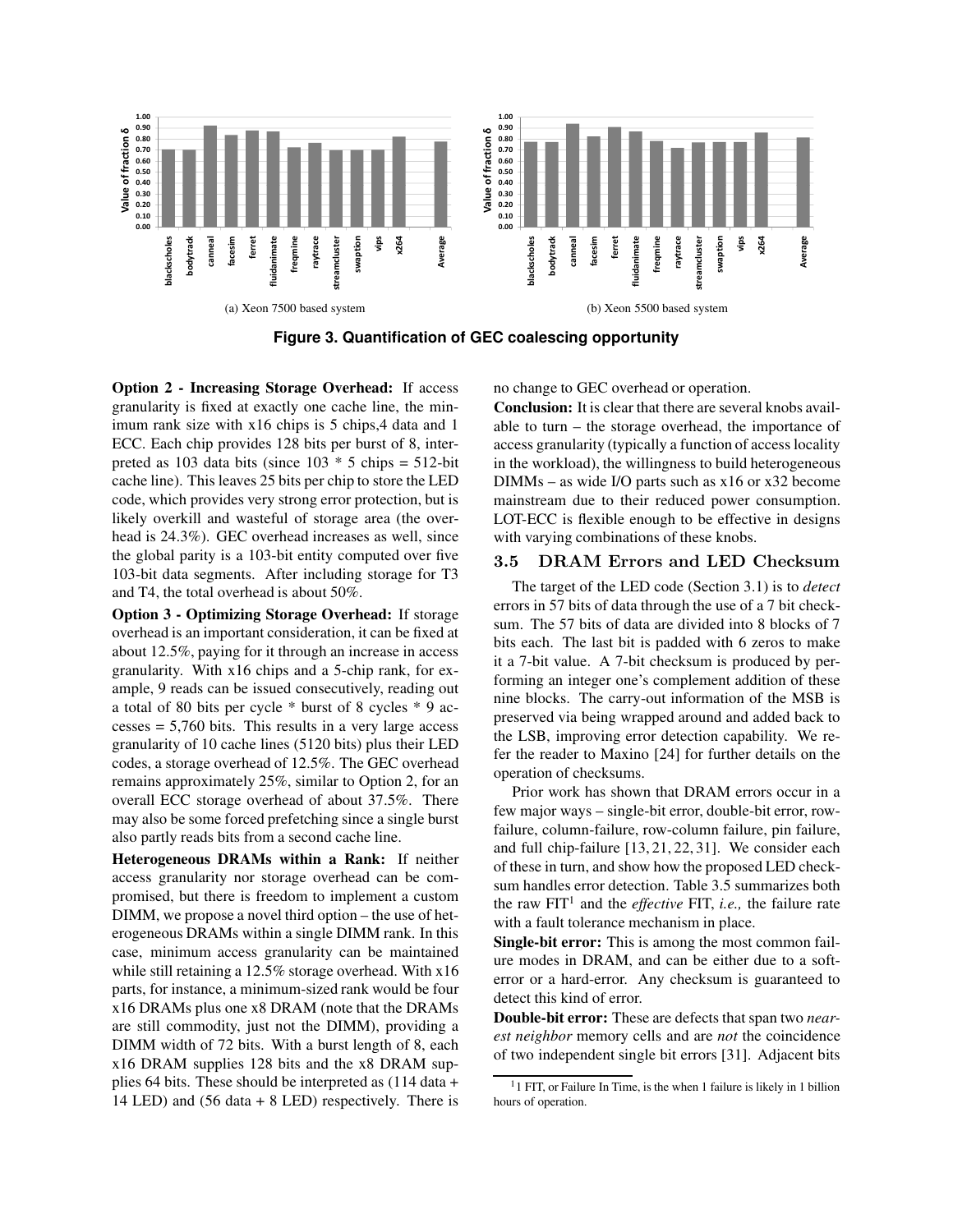| Error-type                                                                                                       | Raw<br><b>FIT</b> | Eff.<br><b>FIT</b><br>(Chip-<br>kill) | Eff.<br><b>FIT</b><br>(LOT-<br>ECC) | Eff.<br><b>FIT</b><br>$(Sim-$<br>ple<br>SEC-<br>DED) |  |
|------------------------------------------------------------------------------------------------------------------|-------------------|---------------------------------------|-------------------------------------|------------------------------------------------------|--|
| Single-bit soft                                                                                                  | 5000 [21]         | $\overline{0}$                        | $\Omega$                            | $\theta$                                             |  |
| Single-bit hard                                                                                                  | 12.6 [31]         | $\Omega$                              | $\Omega$                            | $\theta$                                             |  |
| Double-bit                                                                                                       | $0.7$ [31]        | $\Omega$                              | $\theta$                            | $\overline{0}$                                       |  |
| Row                                                                                                              | 6.3 [31]          | $\Omega$                              | $\Omega$                            | 6.3                                                  |  |
| Pin                                                                                                              | 4.1 [31]          | $\theta$                              | $\Omega$                            | $\Omega$                                             |  |
| Row-Column                                                                                                       | 4.2 [21]          | $\overline{0}$                        | $\theta$                            | 4.2                                                  |  |
| Chip                                                                                                             | 13.7 [31]         | $\theta$                              | $\Omega$                            | 13.7                                                 |  |
| Multiple random<br>(hard+hard)                                                                                   |                   | $\Omega$                              | $1.1E-$<br>6                        | >0                                                   |  |
| Multiple random<br>(hard+soft)                                                                                   |                   | $\theta$                              | $4.7E-$<br>$\overline{4}$           | >0                                                   |  |
| Multiple random<br>(soft+soft, NO<br>scrubbing)                                                                  |                   | $\Omega$                              | 0.19                                | >0                                                   |  |
| Failure of 2 chips in<br>18, errors in $>2$<br>chips per rank, etc.                                              |                   | >0                                    | $\Omega$                            | >0                                                   |  |
| Soft errors will likely be caught by patrol scrubbers, and<br>will rarely occur in conjunction with other errors |                   |                                       |                                     |                                                      |  |

**Table 3. LOT-ECC LED Error Detection**

will fall into adjacent checksum-columns<sup>2</sup>, only flipping a single bit in each column. This will alter the checksum value, flagging the error.

**Row-failure:** These are caused by a failure of one of the chip's row drivers, causing all cells in one row of the affected chip to fail. We employ bit inversion in the checksum computation so that such stuck-at faults are detected [34]. With this in place, the checksum detects an entire row incorrectly being either all 0 or all 1.

**Column-failure:** These are caused by the failure of a senseamp in an array, making the entire column of bits unreadable. For a given request, this is equivalent to a single-bit failure, and can be detected by the checksum. **Row-column failure:** This error occurs when an inter-

secting row and column fail. It does not require any special handling beyond a simple row or column error depending on the data being accessed.

**Pin-failure:** This error occurs when a data-pin (DQ) gets stuck at 0 or 1. It might also be caused by a failure of one of the column senseamps or column decoders, with similar effects as a failed pin. With the proposed LED mechanism, since each block is 7 bits, and each pin outputs 8 bits per access, there is a "wrap-around" that occurs naturally. This means that the eight poten-

tially erroneous bits coming from the failed pin fall into distinct checksum-columns, with the exception of the last bit. Since we employ an addition-based checksum (rather than XOR based), the presence of the carry-bit protects against the simultaneous inversion of those two overlapping bits; note that the undetectable combination of 0 to 1 flip in one bit and 1 to 0 flip in the other cannot occur with stuck-at faults.

**Chip-failure:** For a given cache line, handling a chip error is conceptually equivalent to handling a row failure, and the same arguments with regard to error detection hold good. The difference lies primarily in post-error service operation. With a row error, there is a possibility of re-mapping the data from the failed row (upon reconstruction) into one of several *spare rows* typically provisioned on DRAM chips, called Memory Page Retire [31]. With an entire chip failure, the DIMM is immediately flagged for replacement.

**Multiple random bit errors:** Addition-based checksums are susceptible to silent data corruption if an even number of bits in a given checksum-column flip. In our LED checksum, Column 0, for example, consists of bits 0, 7, 14, 21, 28, 35, 42, 49, and 57 from a single row. Since there is 6-bit gap between the closest two bits, it is highly unlikely that the same failure "cause" (other than a row or column failure), such as a soft-error strike, can result in such bit flips. This means that the two have to be *independent* single-bit events. Since each error is already rare in general, the probability of a *combination* of errors affecting the same data word in the same locality is extremely low [22]. To quantify, consider the 12.6 FIT number for a single-bit hard error. If a single DRAM has 16 M cache line segments, the probability of an error in a given segment during a billion hour period is 12.6 / 16 M, which is 7.51E-7 – this is the *segment FIT*. The probability of two independent errors affecting the same segment is therefore 5.64E-13 per billion hours. With each segment being 64 bits, the probability that the two erroneous bits are among the nine bits 0, 7, 14, 21, 28, 35, 42, 49, and 57 is (9C2)/(64C2). Since errors can occur in any of the 7 checksum-columns, we multiply this value by 7, giving 0.125. The probability of a two bits flipping in a way that is undetected is, therefore,  $5.64E-13 * 0.125$ , which is just 7E-14. Finally, this can occur in any of 16 M segments, giving an overall *undetectable* FIT of 1.1E-6. Next, consider the combination of a single-hit hard error and a single-bit soft error. Calculations similar to the one above indicate an undetectable FIT of 4.7E-4. Finally, consider the case of two soft errors. Modern servers typically employ some form of patrol scrubbing which periodically corrects any soft errors in the array. It is therefore unlikely that two soft errors will occur in the same row leading to an unde-

<sup>&</sup>lt;sup>2</sup> the set of bits that line up vertically for addition during the checksum generation process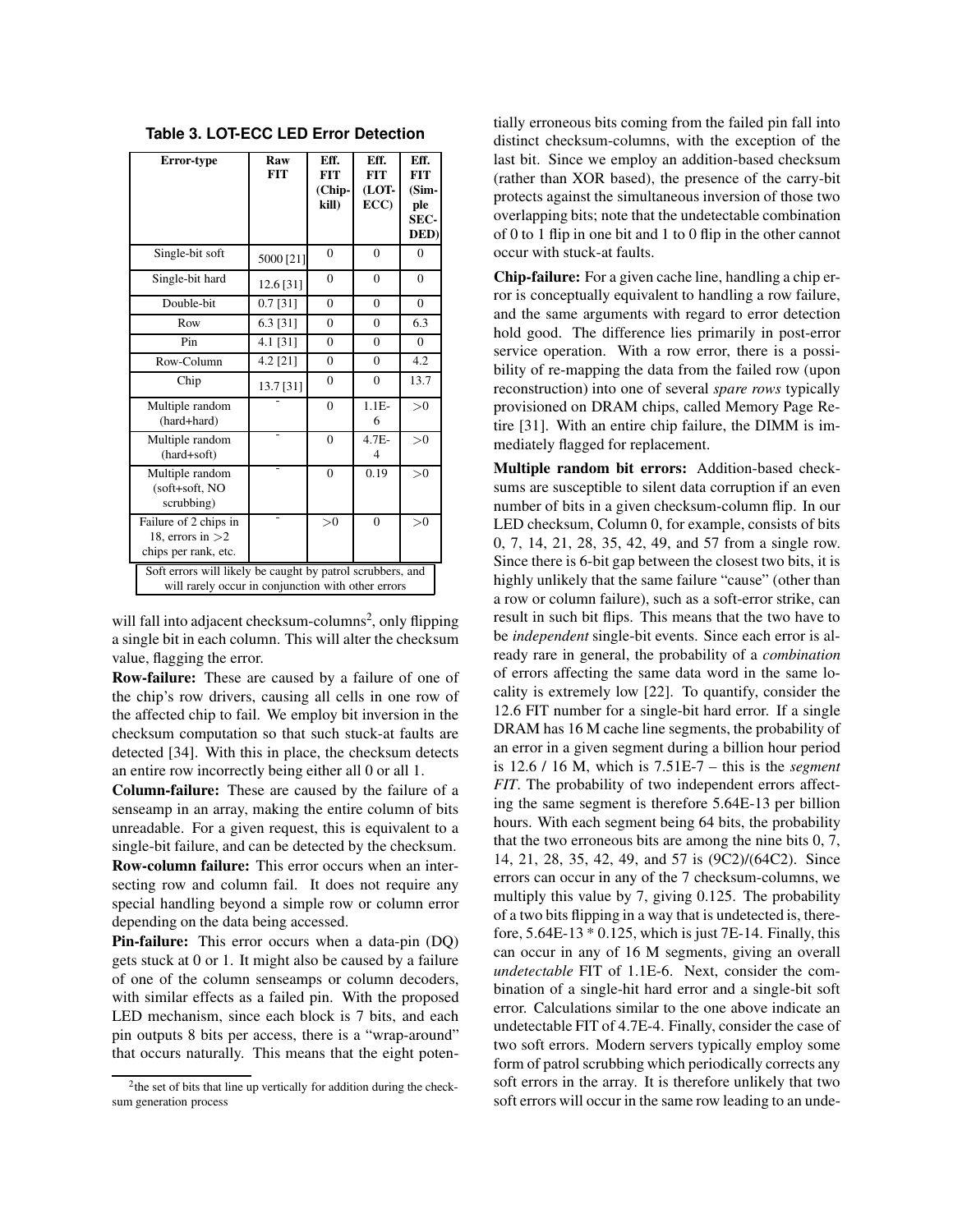tectable error. Even worst-case calculations for a system with *no* scrubbing, and a *pessimistic* assumption of 5000 FIT for soft errors [21] results in an undetected error rate of 0.19 FIT. The odds of 4 or 6 or 8 independent random errors all affecting the same segment are even smaller.

**Combination Errors:** Even when the individual raw FIT of a fault is as high as 5000 (as with the single-bit soft error), we showed that the probability of multiple simultaneous occurrences leading to silent data corruption is extremely small. This is even more true for other combinations such as multiple column decoder/senseamp failures on the same data word, or a sensamp failure plus a single-bit soft error, etc., since their individual raw FITs are already orders of magnitude smaller than 5000. Such *combination errors*, therefore, will have a negligible impact on overall reliability levels.

**Discussion:** Existing commercial chipkill mechanisms formally guarantee catching *any and all* possible combinations of bit flips within a chip, paying significant power and performance penalties to guard against obscure bit-flip combinations that occur rarely, if ever. However, field studies indicate that DRAM errors typically fall under a very small number of failure modes with specific root causes. LOT-ECC is cognizant of these, and captures all commonly occurring faults, while providing substantial power and performance benefits. Additionally, LOT-ECC captures some failure scenarios that current mechanisms cannot. Examples include the failure of 2 chips in 18, the simultaneous occurance of a single chip failure and single bit errors in *all* other chips, etc.

Given the significant power/performance overheads of fault-tolerance, the burden of memory reliability will likely not be foisted solely upon ultra-robust catch-all ECC codes, especially considering trends such as rising burst lengths, wider chip I/Os, and increasing system capacities. Strong yet practical fault-tolerance codes, combined with RAS features such as patrol scrubbing [1], spare-row mapping, bit steering, memory page retire [31], will provide the best power-performancereliability tradeoff at the system level. These will likely "cure" a majority of faults before they deteriorate into undetectable errors.

#### **4 Benefits and Results**

#### 4.1 Methodology

**Performance Studies:** To study the performance characteristics of our designs, we use a detailed in-house DRAM simulator. We accurately model refresh overheads, address/command bus, data bus, bank/rank/channel contention, and the memory controller queue. We also model a separate write-queue that holds write operations (and the associated GEC writes) as they come in to the memory controller, and issues

them in bursts to amortize bus-turnaround overheads. We use close-page row-buffer management with a simple FCFS policy, since the access pattern has little impact on the operation of LOT-ECC. Close-page policies are the norm today for industry standard servers from all major vendors in an effort to improve performance in typical workloads with relatively low locality [8, 19, 25]. The one exception we make is for write operations – the data line and GEC lines (coalesced or otherwise) are guaranteed to be co-located in a single row buffer, making a semi-open-page policy beneficial. We adopt the baseline address mapping policy from Jacob et al. [17]. DRAM timing parameters were obtained from Micron DDR3 datasheets. We employ a synthetic traffic generator with a tunable rate of traffic injection, and a tunable fraction of write operations for a majority of our experiments. We use the PARSEC [12] benchmarks to evaluate the GEC coalescing scheme.

Power Calculation: To accurately calculate memory power consumption, we directly use Micron's DDR3 power calculator spreadsheet [6]. The spreadsheets require inputs regarding bus utilization, bank utilization, etc., which we obtain from our performance simulation. The calculator accounts for activation power, read/write power, termination power, and background power. It also incorporates support for low-power modes, which we assume are oracularly applied whenever all banks are idle. We measure power when the system is under heavy load, with traffic just below the system's saturation point, as determined by our performance studies.

**Target System Configurations:** We evaluate our designs on memory systems based on two contemporary high-end server processors from Intel. The same basic controller/channel/DIMM organization and reliability mechanisms are used by all major server vendors. First, we consider Xeon 7500 based systems [3, 4, 7], with a typical configuration as shown in Table 4.1. All Xeon 7500 based servers mandatorily implement *Lockstep Mode* in the memory system. This gangs two x72 ECC-DIMMs and channels together to form a 144 bit bus, essential for today's reliability mechanisms.

Second, we consider Xeon 5500 based systems [2, 5], with a typical configuration as shown in Table 4.1. Since these processors have an odd-number of channels (three, in this case), the effect of lockstep mode is pronounced. While the processor does allow operation in non-lockstep mode if strong reliability is not desired, chipkill mode simply leaves one channel empty, and gangs the other two together. This results in a significant performance hit. Note that design decisions leading to an odd number of channels are a result of complex interplay between pin availability, expected bandwidth demand based on target workloads and processor horse-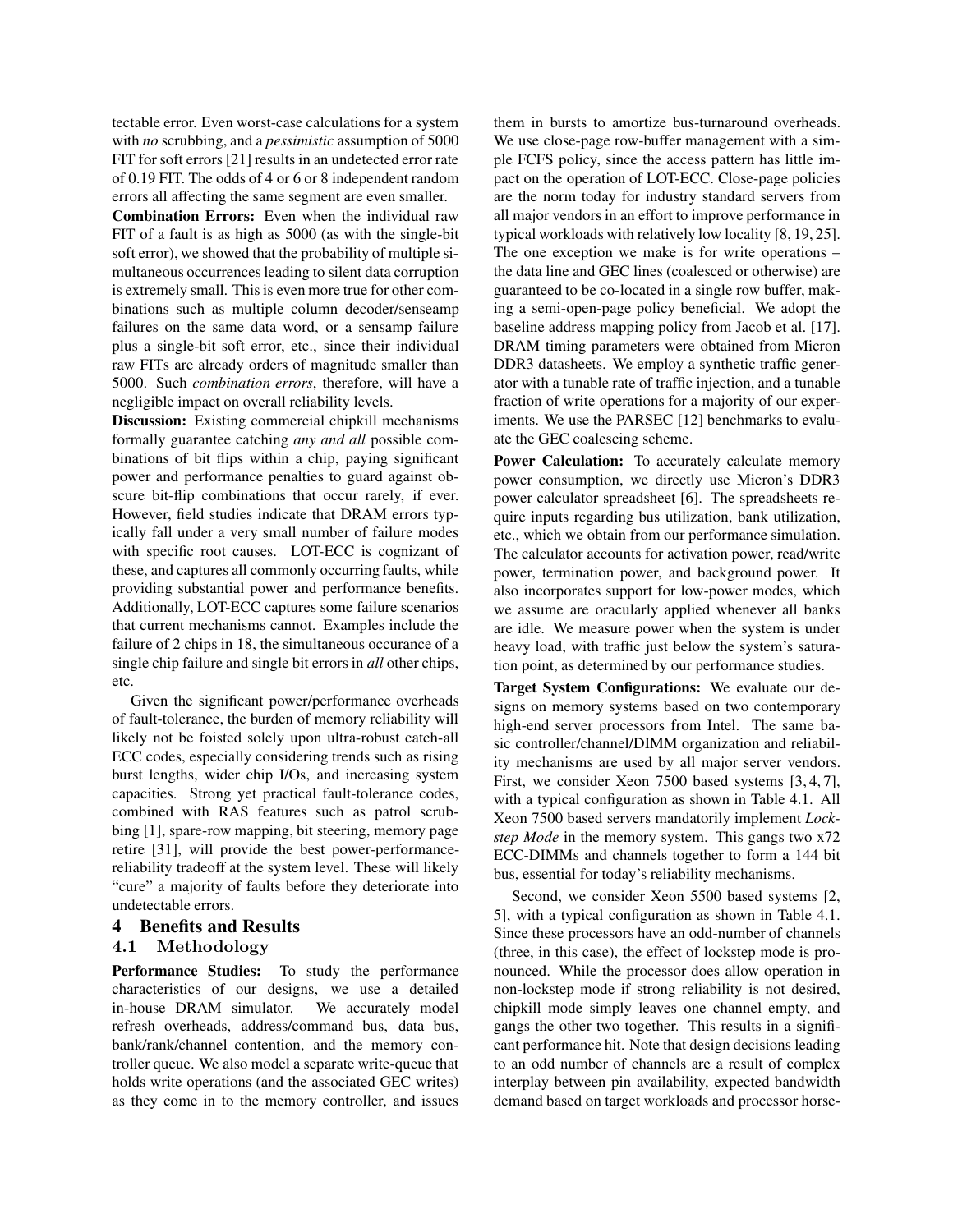| <b>Parameter</b> | <b>Xeon 7500</b>        | <b>Xeon 5500</b>        |  |  |  |  |
|------------------|-------------------------|-------------------------|--|--|--|--|
| Protocol         | DDR <sub>3</sub>        | DDR <sub>3</sub>        |  |  |  |  |
| Channels         |                         |                         |  |  |  |  |
| DIMMs/channel    |                         |                         |  |  |  |  |
| Ranks/DIMM       | 2 for $x4$ ; 4 for $x8$ | 2 for $x4$ , 4 for $x8$ |  |  |  |  |
| Banks/Rank       |                         |                         |  |  |  |  |
| Capacity         | 128 GB                  | 72 GB                   |  |  |  |  |

**Table 4. Main Memory Configuration**

power, re-use of designs for varying market segments (desktops, laptops, and servers), etc. It is therefore certainly possible that such designs will continue to exist in future commercial processors, despite the large impact on power and performance for reliability.

**Reliability Models Evaluated:** Our baseline model is a modern commercial Single Symbol Correct Double Symbol Detect (SSC-DSD) design, as described in Section 2. This is currently supported only with x4 DRAMs. Additionally, it requires the use of lockstep-mode operation. Our second baseline is VECC [36], which enables the use of x8 DRAMs in lockstep mode, while suffering a small write-penalty. We obtain the T2EC cache miss rate, *i.e.,* the fraction of writes that require an additional "redundant information write", from the original paper, and include it in our simulator – the VECC model is therefore an optimized baseline, accounting for T2EC caching. We also optimistically assume that all the hardware/software support mechanisms required to make VECC work happen oracularly with no performance or power impact. We first evaluate the basic LOT-ECC design, which allows us to upgrade to x8 DIMMs, *without* the use of lockstep mode. In this mode, *every* write is transformed into two writes – one data and one GEC. We then show the benefits of coalescing GEC writes to reduce their performance impact. Finally, we show an oracular design with perfect coalescing, where only one in eight writes suffers from the overhead of an additional GEC write.

#### 4.2 Power Savings

LOT-ECC provides substantial power savings compared to traditional chipkill mechanisms, through a reduction of both dynamic and static power.

**Dynamic power:** Commercial chipkill solutions touch thirty-six x4 chips both to read and write [10]. VECC [36] activates eighteen x8 chips per read and thirty-six x8 chips per write (data + T2EC). LOT-ECC, on the other hand, activates the absolute minimum number required, just nine x8 chips (writes may require an additional row-buffer access to the same chips). This change in activation granularity results in a reduction in dynamic energy consumption. LOT-ECC also eliminates *forced prefetching*, since only one 64-byte cacheline is touched in a standard burst-of-8 access, further reducing dynamic energy.



**Static power:** LOT-ECC reduces the footprint of each activation, allowing unused rank/banks to transition into low-power modes. For our evaluation, we only employ the shallow low-power modes that can be entered into and exited from quickly.

The combined power consumption is shown in Figures 4 and 5. In the Xeon 7500-based system, LOT-ECC reduces power consumption by 43.1% compared to the SSC-DSD baseline. Reducing the number of writes to GEC locations through GEC coalescing increases the savings to 44.8%, based on average  $\delta$  from Figure 3. With an oracular coalescer, savings can potentially increase to 47.4%. The trends are similar with 5500 based systems, although the power savings are somewhat lower. This is because some of the savings are offset by increased static power consumption due to the increased number of DIMMs made possible when LOT-ECC relaxes the lockstep mode constraint and populates the third channel. Power savings with respect to the SSC-DSD baseline are 31.9% with basic LOT-ECC, 32.9% with GEC coalescing, and 38.3% with oracular GEC coalescing. VECC's energy consumption lies between those of SSC-DSD and LOT-ECC; we confirm that VECC's power savings compared to the SSC-DSD baseline are in line with numbers reported in the original paper. Compared to this baseline, LOT-ECC with coalescing reduces power consumption by 24.6% in 7500 based systems, and 18.2% in 5500-based systems.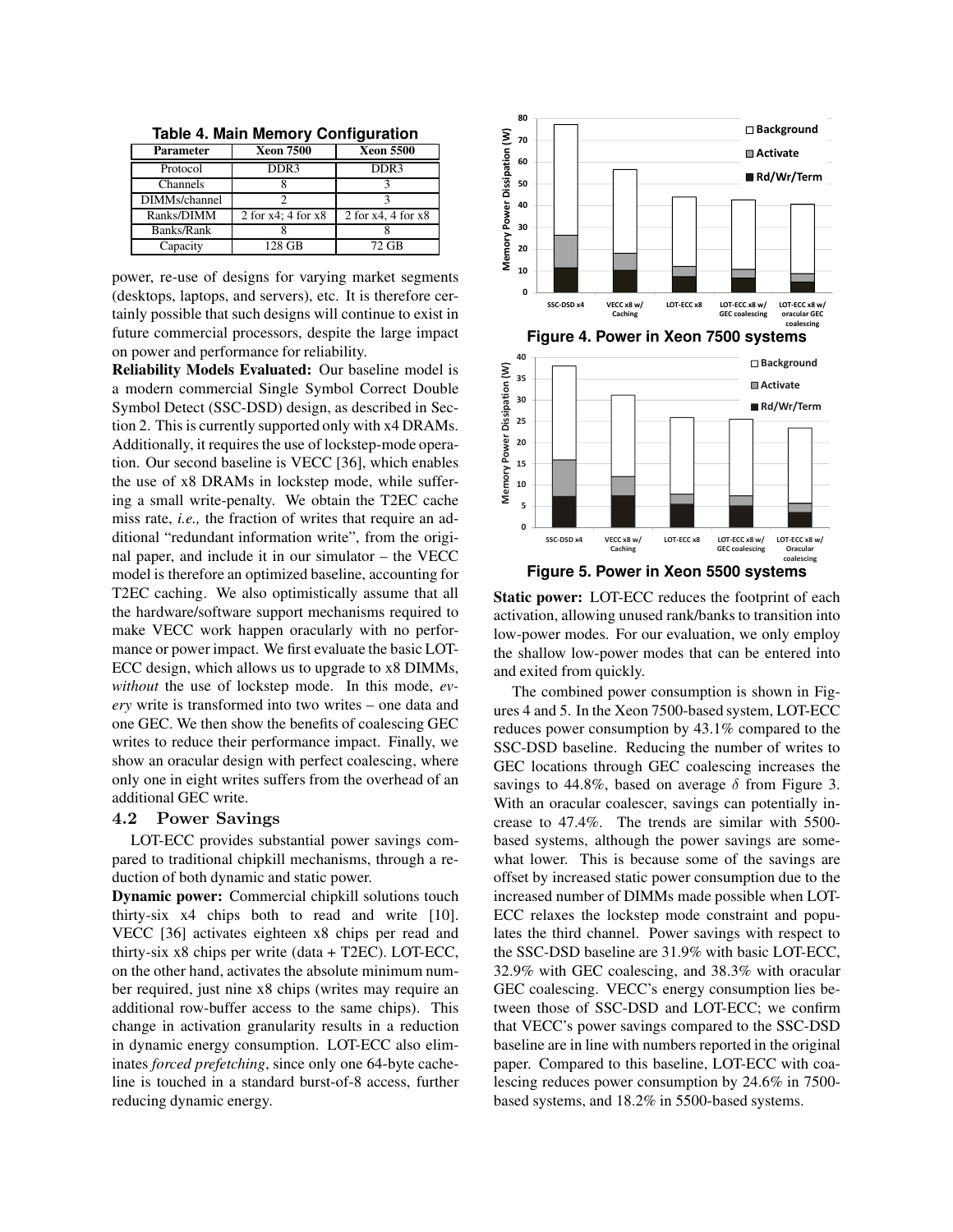

**Figure 7. Latency in Xeon 5500 systems**

#### 4.3 Performance Gains

In addition to the large energy advantage, reducing access granularity also has a small positive effect on performance. For a given total number of chips in the system, there is increased rank-level parallelism. This reduces bank conflicts and reduces overall average memory access latency. A fraction of this gain is lost due to the the extra writes to GEC lines required along with the regular writes. Despite this overhead, LOT-ECC still comes out ahead, even without coalescing.

Figures 6 and 7 shows the average memory access latency as a function of traffic. With the 7500-based system, at a traffic rate of 1 request per 40 cycles (just under saturation), the basic implementation of LOT-ECC x8 provides 4.6% latency reduction compared to the SSC-DSD baseline. GEC coalescing further enhances the improvement to 7.7%, with an oracular policy providing a maximum of 16.2% reduction in latency. Latency reductions are much more substantial in the 5500-based system, since LOT-ECC relaxes the lockstep-mode constraint, providing substantially increased channel bandwidth. At a traffic rate of 70 (SSC-DSD in lockstep mode saturates soon after), latency reductions are 42.9% with LOT-ECC x8, 46.9% with GEC coalescing, and an oracular maximum of 57.3%. VECC actually performs marginally worse than the SSC-DSD baseline (confirming the results in the original paper). Compared to VECC, LOT-ECC with coalescing reduces average memory latency by almost 11% in 7500-based systems, and 54% in 5500-based systems. Additionally, LOT-ECC allows the channel to operate without saturating even under substantially higher traffic rates.

#### 4.4 Positive Impact on System Design

LOT-ECC imposes few restrictions on the choice of DRAM parts, DIMM layout, DDR protocol, burst length, etc. In fact, with larger DRAM parts such as x16 or x32, the size of the data segment on each chip increases, and it is often more efficient to build strong error detection codes over larger data words. It is as yet unclear what DIMM configurations the memory industry will adopt with x16 or x32 chips, and LOT-ECC can work well in any case Additionally, LOT-ECC requires absolutely no modification to the DRAM parts or interface. It only requires support from the memory controller (data mapping and interpreting bits as either data, LED, or GEC) and system firmware (to reduce the amount of memory space visible to the OS to accommodate GEC). These are relatively more amenable to change [16], and require the participation of fewer design teams, removing a few hurdles for commercial adoption. Another consideration is that Galois field arithmetic over 16-bit or 32-bit symbols (required with the switch to x16 or x32 parts) can get complicated to implement [27, 36], increasing complexity, latency, and energy consumption. LOT-ECC utilizes simple additive checksums and parity calculations to provide strong fault tolerance, reducing the required design effort, and saving a small amount of power.

#### 4.5 Storage Overhead

The price LOT-ECC pays to achieve excellent power, performance, and complexity characteristics is a small increase in storage overhead. Conventional schemes spread data across a large number of DRAMs, keeping ECC overhead at 12.5%. LOT-ECC utilizes this space to store the LED, and requires a further 14% storage area for GEC. However, since only cheap commodity memory is used, this will likely be a price that server vendors will be willing to pay [16]. Additionally, overall TCO is reduced due to the substantial energy savings.

#### **5 Conclusions**

The power, performance, storage, and complexity overheads of providing strong levels of fault-tolerance are already very significant. Various trends in memory system design such as increasing burst length, wider I/O DRAM chips, increasing contribution of memory to system-level power/performance, larger memory capacities, greater need for parallelism, and less reli